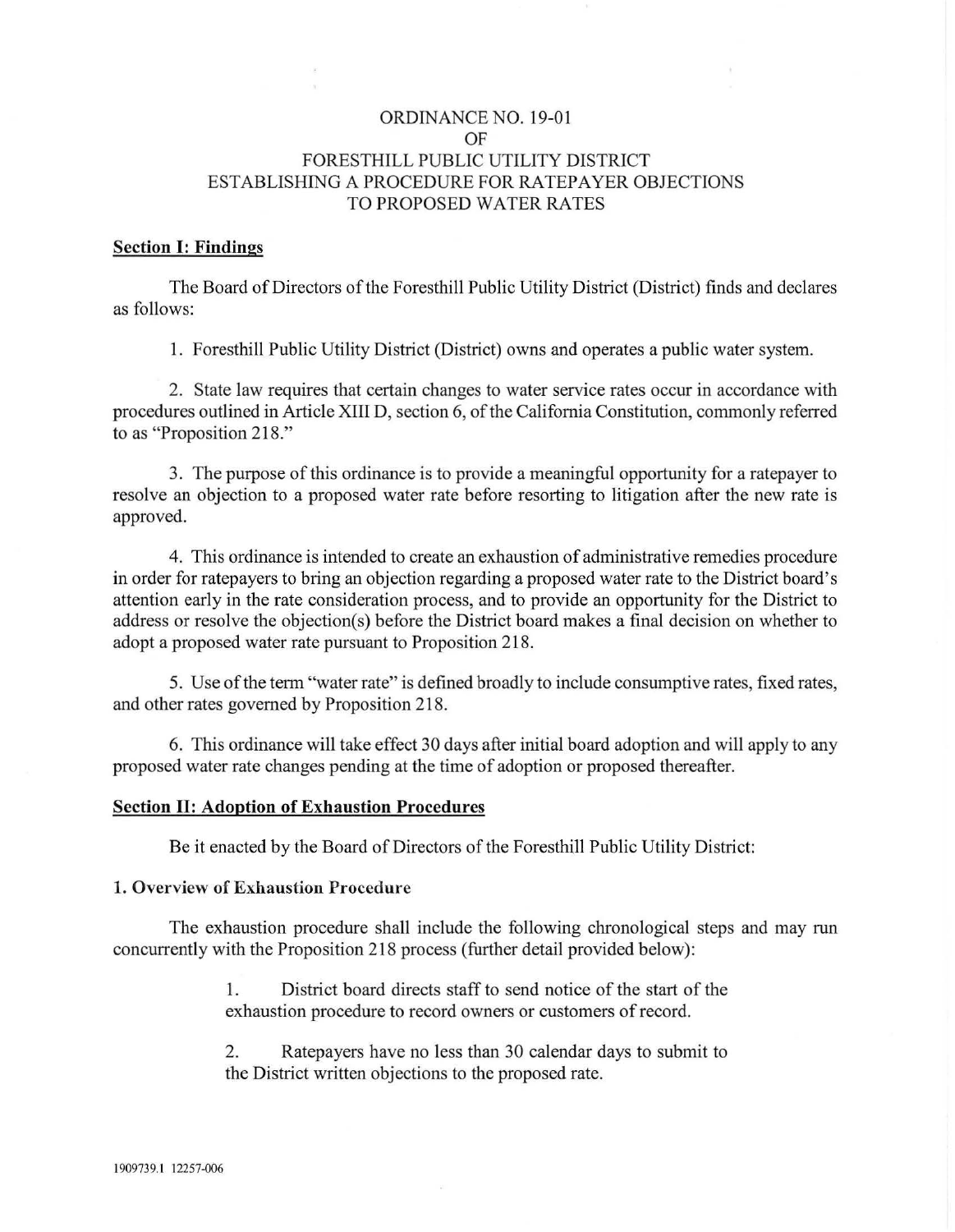3. District staff will review timely submitted written objections and draft a written response to the written objections. District staff will then present its findings and written responses to the District board for review and to determine whether action is needed in response to the written objections and staff responses or findings.

4. A summary of written objections and staff response will be presented prior to the start of a Proposition 218 protest hearing and prior to a final determination by the District board regarding whether to approve the proposed water rate.

# **2. Initiating Exhaustion Procedure**

Once a proposed water rate has been presented to the District board the board shall also direct staff to compile and transmit to ratepayers an exhaustion procedure timeline with specific deadlines for each step of the exhaustion procedure specified below, in compliance with this ordinance. The exhaustion procedure must conclude before the Proposition 218 protest hearing, but may conclude on the same day as the Proposition 218 protest hearing.

# **3. Exhaustion Notice**

The exhaustion notice shall include an overview of the exhaustion procedure (example in section 12.2 above), specify how ratepayers can submit written objections, provide the date and time by which those objections must be received by the District, specify when written staff response will be presented to the public, and identify the point of contact to whom the objections will be sent. The exhaustion notice must notify ratepayers of the following or substantially similar terms:

"The exhaustion procedure is separate from the Proposition 218 protest hearing. To participate in the exhaustion procedure, a written objection must indicate it is submitted as an objection in accordance with the exhaustion ordinance. Ratepayers who wish to submit a written protest for the Proposition 218 protest hearing must follow separate directions provided in the Proposition 218 notice letter."

#### **4. Written Objections**

Ratepayers shall be given no less than 30 calendar days, starting on the date the exhaustion notice is mailed, to submit written objections to the District regarding the proposed water rate.

As stated above, to avoid confusion with written protests for the Proposition 218 process, a written objection must specify that it is submitted as part of the exhaustion procedure or in accordance with the exhaustion ordinance. All written objections shall state the specific grounds for concern with a proposed water rate and include a desired resolution or outcome. If the nature of the dispute is vague or unclear, the District board may request clarification. Objections shall include the name, phone number, street address, and e-mail address (if applicable) and preferred method of communication with the objecting ratepayer (also referred to as "objector").